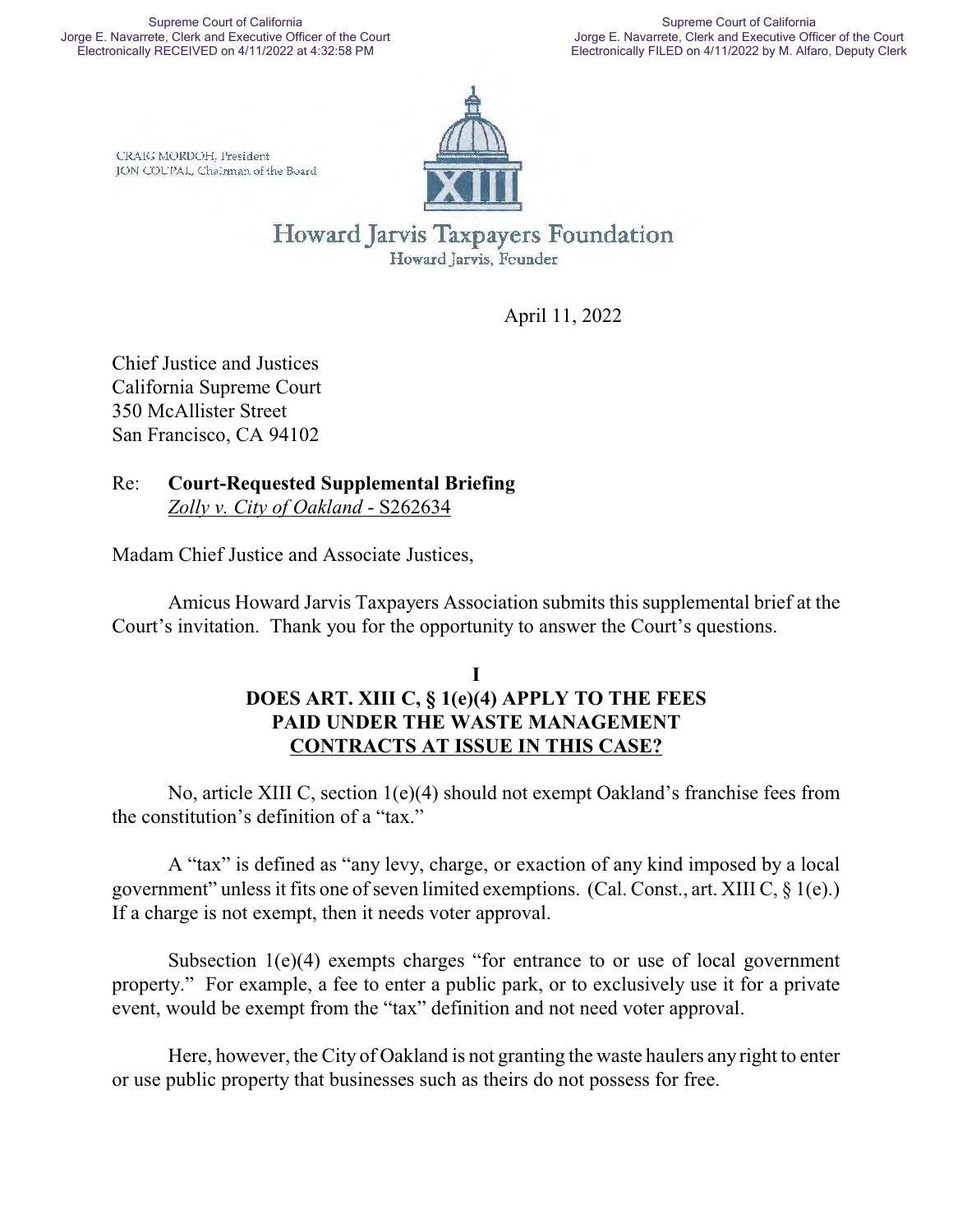California Supreme Court April 11, 2022 Page 2 of 6

California law recognizes a "fundamental right to travel." It is part of our liberty as a free people, a "basic human right protected by the United States and California Constitutions." (*Halajian v. D & B Towing* (2012) 209 Cal.App.4th 1, 11.) "Highways are for the use of the traveling public, and *all* have the right to use them. ... [They] belong to the people of the state, and *the use thereof is an inalienable right* of every citizen. ... The use of highways for purposes of travel and transportation is *not a mere privilege, but a common and fundamental right, of which the public and individuals cannot rightfully be deprived*." (*City of Lafayette v. County of Contra Costa* (1979) 91 Cal.App.3d 749, 753 (quoting *Escobedo v. State of California* (1950) 35 Cal.2d 870, 875-876).)<sup>1</sup>

Counsel for Zollyseems willing to accept a double standard when he says, "[a]lthough the public has a common right to use city streets, a city can charge a business for using city streets for private gain." (Zolly letter brief at 1-2.) For this statement, counsel cites *Loska v. Superior Court* (1986) 188 Cal.App.3d 569, 579-580. *Loska* was a criminal case where the defendant challenged, as a violation of equal protection, an ordinance making it a misdemeanor to scalp tickets on a sidewalk or other public place. The court applied equal protection analysis to reject the challenge, but added in dicta that "a legislature has broad powers to control the conduct of commercial activity on public streets and sidewalks." (*Loska*, 188 Cal.App.3d at 579.) As support, the court quoted *San Francisco Street Artists Guild v. Scott* (1974) 37 Cal.App.3d 667, a case in which sidewalk vendors of paintings, clothing, and jewelry challenged an ordinance making it a misdemeanor to sell wares on a sidewalk or other public place without a license from the police department. In upholding the ordinance, the court stated, "Municipal authorities, as trustees for the public, have the duty to keep their communities' streets open and available for movement of the public and property, the prime purpose to which streets are dedicated." (*Id.* at 670.)

Both *Loska* and *Street Artists* involved misdemeanor ordinances prohibiting sellers from setting up shop in a stationary location on a public sidewalk so as to impede pedestrian access. (*Loska*, 188 Cal.App.3d at 576 ["such practice has resulted and continues to result in the interference with the normal and lawful flow of vehicular and pedestrian traffic in and around such places"]; *Street Artists*, 37 Cal.App.3d at 674 ["the chief of police had regard for the free flow of pedestrian traffic and has denied permits where this flow would be impeded"].)

 $<sup>1</sup>$  Unless noted otherwise, all emphasis is added.</sup>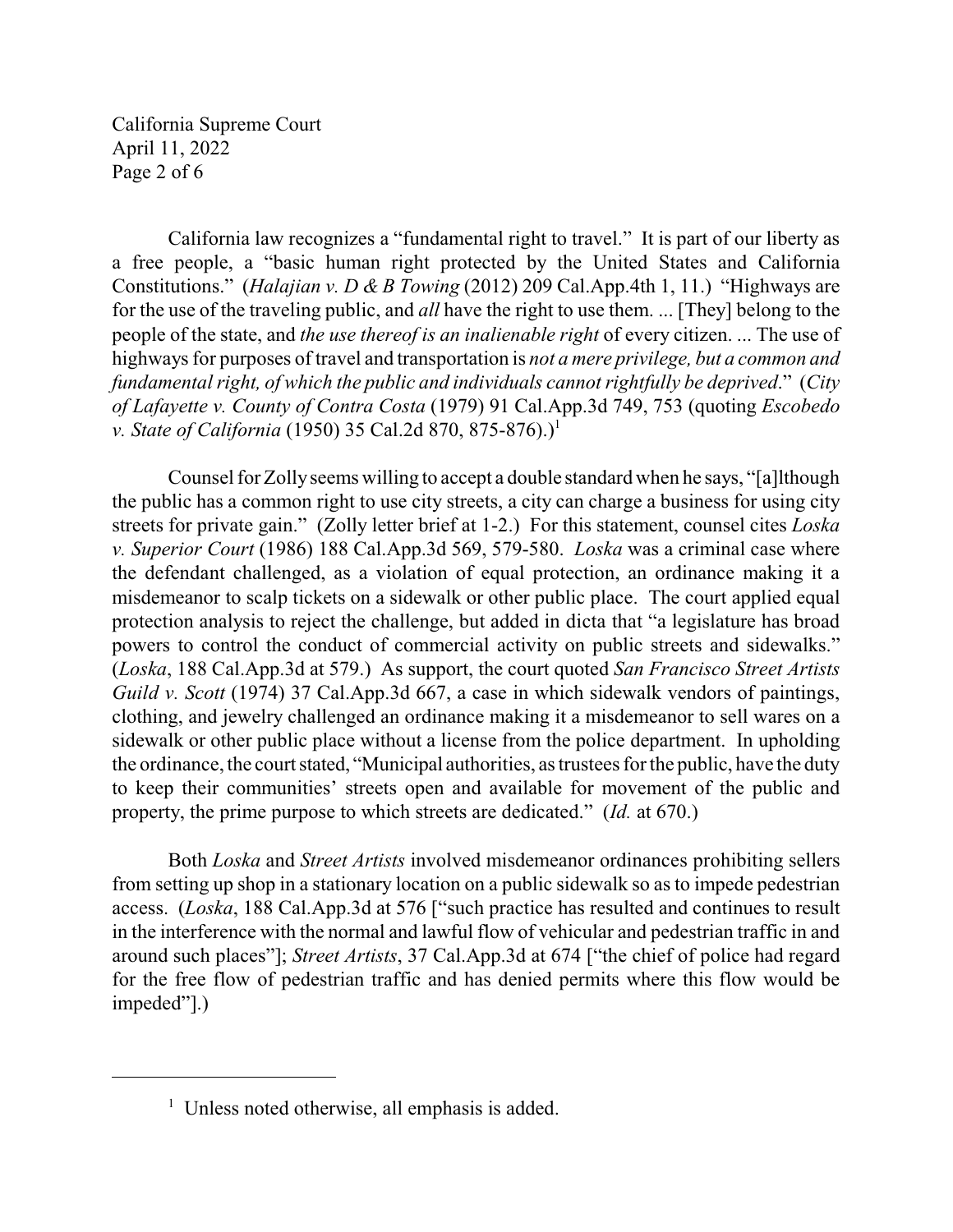California Supreme Court April 11, 2022 Page 3 of 6

Neither *Loska* nor *Street Artists* held that people have no right to drive on public streets for business purposes, or can do so only upon payment of a franchise fee. To the contrary, *Street Artists*, quoted by *Loska*, held that municipal authorities have a duty to make their streets "available for movement of the public *and property*, the prime purpose to which streets are dedicated." (*Id.* at 674.)

Here, the City of Oakland does not contend that waste haulers impede pedestrian or vehicular access to public streets. Nor could it so argue. It takes mere seconds for a garbage truck to empty the contents of a toter and move on. And only once a week. By contrast, the ice cream truck comes down the street and stops for customers *daily*. Amazon delivery vans may be up and down that street *multiple times* a day, stopping to drop off packages. Cement mixers, carpet cleaners, roofing contractors, and tree removal companies are examples of businesses that park their rigs on the street, surrounded by orange cones, for *hours* while they conduct business for profit. Yet none of these businesses are required by the City of Oakland to pay a franchise fee.

If this Court were to hold that vehicles operated for business purposes have no right to share the road and therefore can be charged a fee for that privilege, where would it draw the line? For example, Uber and Lyft drivers operate their own cars for business purposes, but often combine personal errands in the same trip. That is also true of home health nurses, salesmen, couriers, estimators, and countless others. What about commuters? Their trip is for a business purpose. Would they be excluded, but carpool vans included? Any such holding would lead to arbitrary results, unintended consequences, and disintegration of the constitutional right to travel.

Amicus contends that counsel for Zolly should not have been so quick to concede that the City is able to charge a fee for business use of public streets and that the fee in this case is therefore partially exempt from the definition of a "tax" under section 1(e)(4). A city *can* charge a fee for using city streets for private gain, but only where the business is taking up residence to a significant degree on that street, such as street vendors do temporarily and utilities do permanently. An example of the latter would be this Court's decision in *Jacks v. City of Santa Barbara* (2017) 3 Cal.5th 248, which involved a franchise fee charged to Southern California Edison "to construct and use equipment along, over, and under the City's streets to distribute electricity." (*Id.* at 254.) This Court summarized its holding this way: "Proposition 218 does not limit the authority of government to *sell or lease* its property and spend the compensation it receives for whatever purposes it chooses." (*Id.*)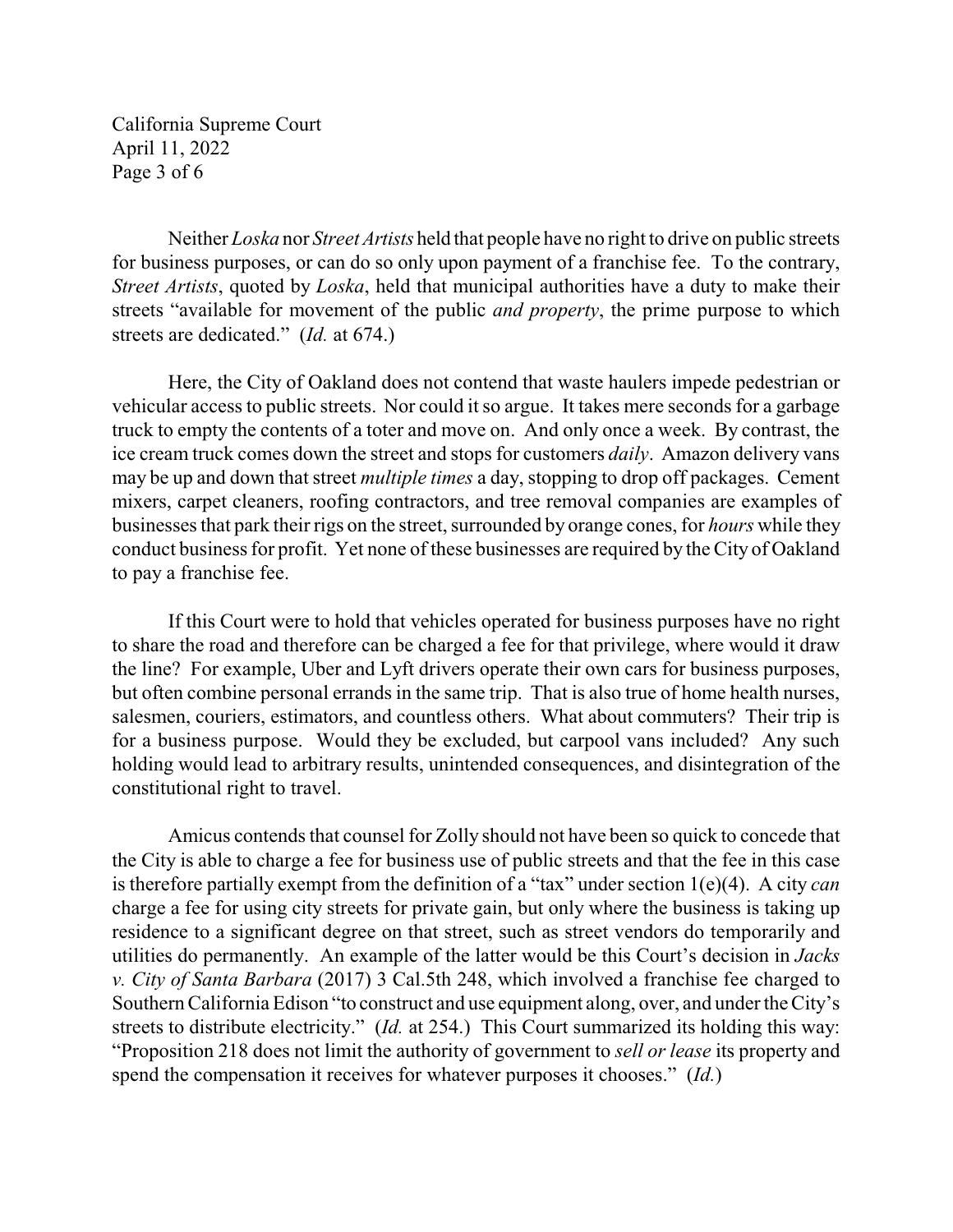California Supreme Court April 11, 2022 Page 4 of 6

Garbage trucks are not blocking streets, nor are they given an exclusive right to drive on the street while they are operating. There is no legal justification for denying them access to city streets unless they pay a mega-million dollar annual "fee." Like everyone else, waste haulers have a pre-existing fundamental constitutional right to enter and use public streets. Permission is not needed from the City of Oakland to enter or use public streets. Therefore the subsection  $1(e)(4)$  exemption does not apply. The City's franchise fees are not exempt from the "tax" definition or the voter approval requirements that apply to taxes.

## **II ARE THERE ANY OTHER EXEMPTIONS WITHIN ARTICLE XIII C APPLICABLE TO THESE FEES?**

Yes. There are two exemptions available to franchise fees. However, the City of Oakland has made no showing that its franchise fees are confined to the boundaries of these exemptions.

Article XIII C, section 1(e)(1), exempts from the "tax" definition "a charge imposed for a specific benefit conferred or privilege granted directly to the payor that is not provided to those not charged ...." Subsection  $1(e)(3)$  exempts "a charge imposed for the reasonable regulatory costs to a local government for issuing licenses and permits, performing investigations, inspections, and audits... and the administrative enforcement and adjudication thereof."

Oakland, like many cities in California, does not allow free market competition in the fields of solid waste collection and recycling. To maintain control over things like the size and design of trash containers, the regularity of trash collection, and the destination to which trash is hauled, Oakland awards an exclusive franchise to one company for trash collection and one for recycling.

An exclusive franchise is a "privilege granted directly to the payor that is not provided to those not charged." (Art. XIII C,  $\S$  1(e)(1).) A franchise, but for its name, is also basically a license or permit, without which a company cannot solicit customers for trash removal in the City of Oakland.

Either of these exemptions can be applied to the franchise fee at issue. However, both exemptions apply only to the extent the fee does not exceed the limits of the exemption.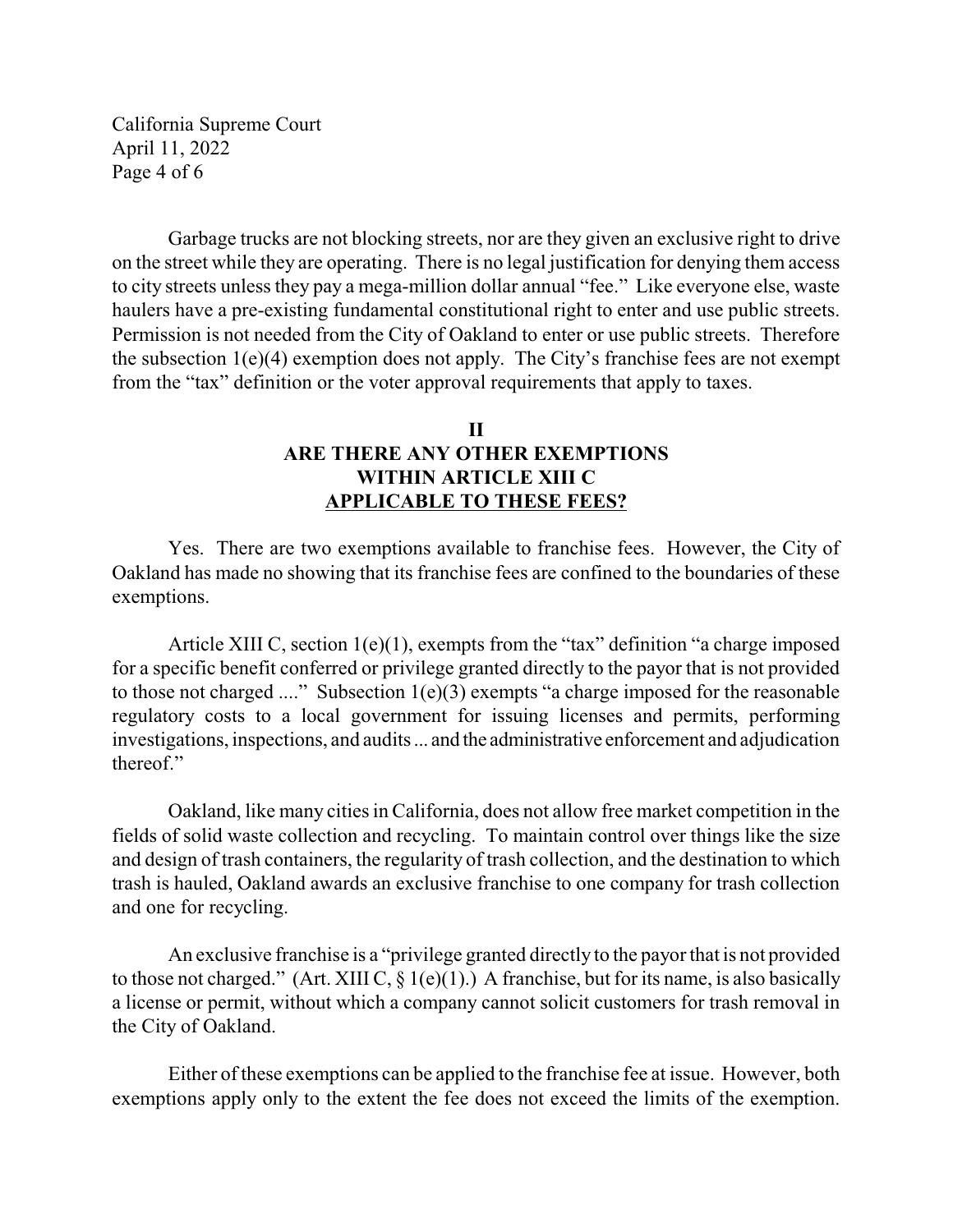California Supreme Court April 11, 2022 Page 5 of 6

Under article XIII C, section 1(e), the City must show "by a preponderance of the evidence that ... the amount is no more than necessary to cover the reasonable costs of the governmental activity, and that the manner in which those costs are allocated to a payor bear a fair or reasonable relationship to the payor's burdens on, or benefits received from, the governmental activity."

The City has made no showing in this case that its franchise fees are cost-based and are reasonably related to the trash haulers' impacts on the City and/or benefits received from the City. Until the City satisfies that burden of proof, it has not established that all or parts of its franchise fees are exempt from the "tax" definition or the voter approval requirements that apply to taxes.

Respectfully submitted,

 */s/ Timothy A. Bittle* 

Timothy A. Bittle Counsel for Amicus Howard Jarvis Taxpayers Association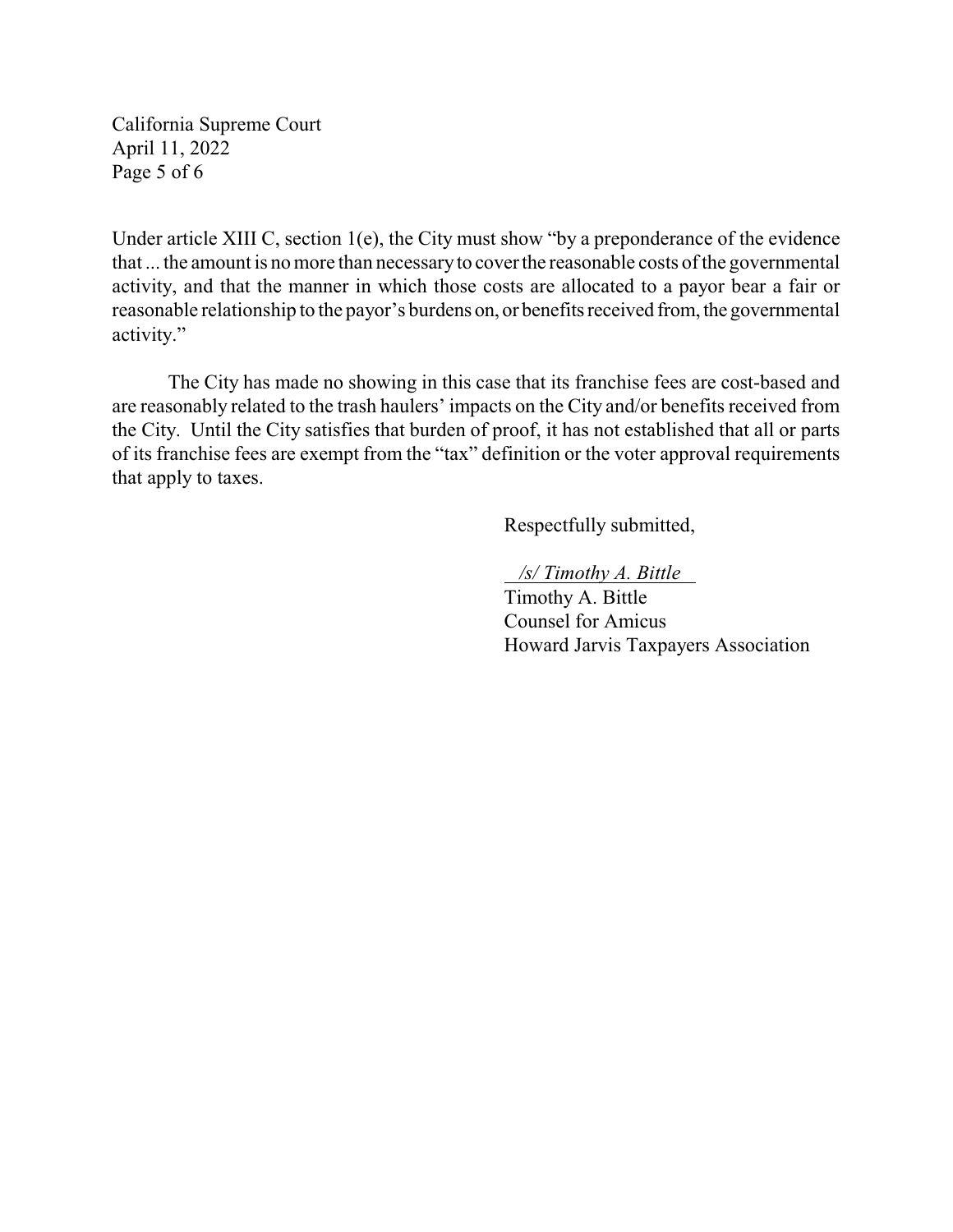California Supreme Court April 11, 2022 Page 6 of 6

### **WORD COUNT CERTIFICATION**

I certify, pursuant to Rule 8.520(c)(1) and (d)(2) of the California Rules of Court, that the attached letter, including footnotes but excluding the caption page, tables, application, and this certification, as measured by the word count of the computer program used to prepare this letter, contains 1,626 words.

DATED: April 11, 2022 */s/ Timothy A. Bittle* 

TIMOTHY A. BITTLE Counsel for Amicus Howard Jarvis Taxpayers Association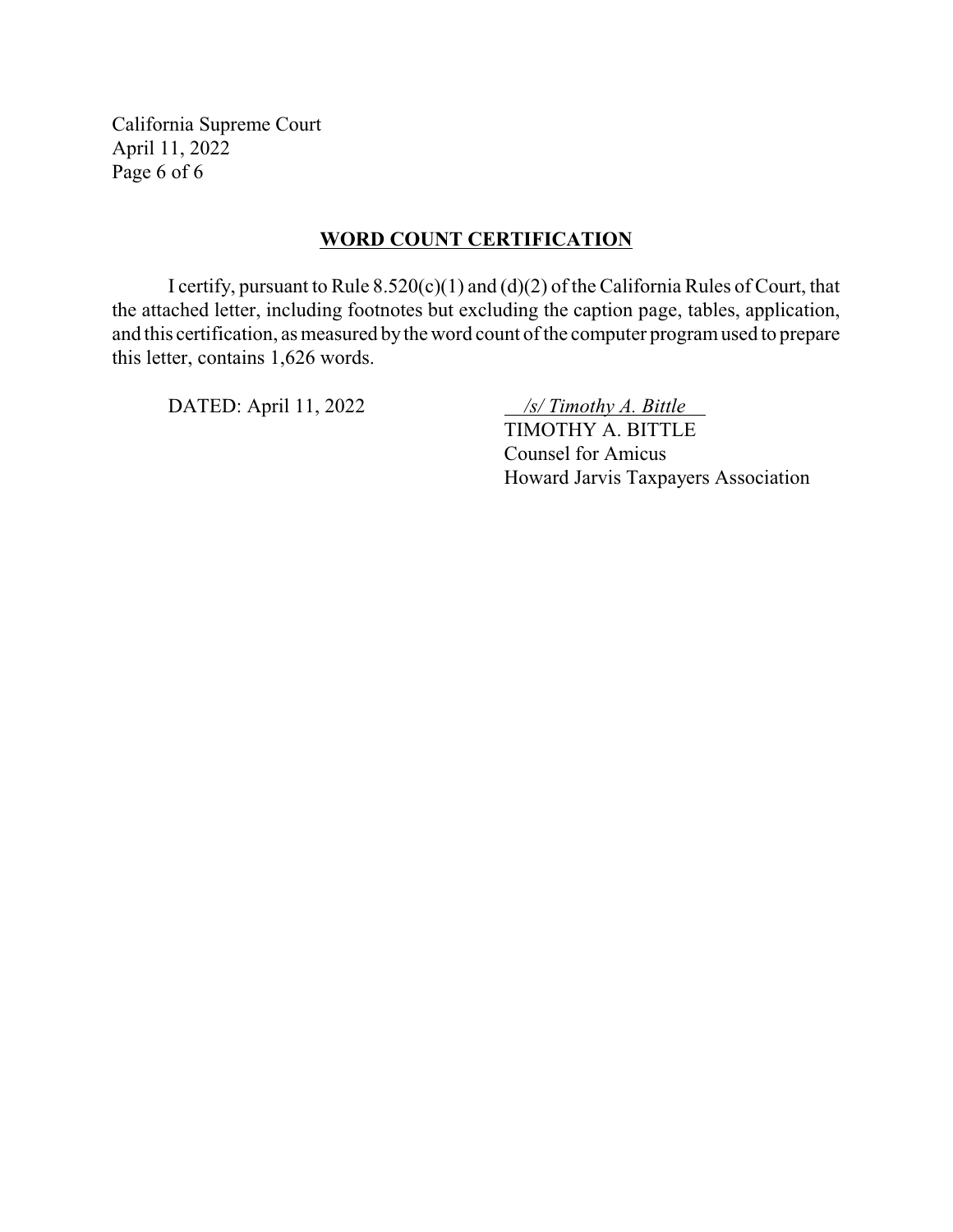### **STATE OF CALIFORNIA**

Supreme Court of California

# *PROOF OF SERVICE*

# **STATE OF CALIFORNIA**

Supreme Court of California

Case Name:**ZOLLY v. CITY OF OAKLAND** Case Number:**S262634**

Lower Court Case Number:**A154986**

- 1. At the time of service I was at least 18 years of age and not a party to this legal action.
- 2. My email address used to e-serve: **tim@hjta.org**

3. I served by email a copy of the following document(s) indicated below:

Title(s) of papers e-served:

| <b>Filing Type</b>  | <b>Document Title</b>                                                        |
|---------------------|------------------------------------------------------------------------------|
| <b>LETTER</b>       | Re: Court-Requested Supplemental Briefing Zolly v. City of Oakland - S262634 |
| Service Recipients: |                                                                              |

| <b>Person Served</b>                                      | <b>Email Address</b>              | Type | Date / Time                                |
|-----------------------------------------------------------|-----------------------------------|------|--------------------------------------------|
| Cara Jenkins<br>Office of Legislative Counsel<br>271432   | cara.jenkins@lc.ca.gov            | $e-$ | 4/11/2022<br>Serve <sup>[4:32:55</sup> PM  |
| Zoe Savitsky<br>Oakland City Attorney's Office            | zsavitsky@oaklandcityattorney.org | $e-$ | 4/11/2022<br>Serve 4:32:55 PM              |
| Cedric Chao<br>Chao ADR, PC<br>76045                      | cedric.chao@chao-adr.com          | $e-$ | 4/11/2022<br>Serve <sup>[4:32:55</sup> PM  |
| Barbara Parker<br>Office of the City Attorney             | bjparker@oaklandcityattorney.org  | $e-$ | 4/11/2022<br>Serve 4:32:55 PM              |
| Adrienne Weil<br>Metropolitan Transportation Commission   | $aweil@$ mtc.ca.gov               | $e-$ | 4/11/2022<br>Serve 4:32:55 PM              |
| Larry Peluso<br>Peluso Law Group, PC                      | pelusolaw@gmail.com               | $e-$ | 4/11/2022<br>Serve 4:32:55 PM              |
| Eric Shumsky<br>Orrick Herrington Sutcliffe LLP<br>206164 | eshumsky@orrick.com               | $e-$ | 4/11/2022<br>Serve <sup>[4:32:55</sup> PM  |
| Joanna Gin<br>Best Best & Krieger LLP<br>323715           | joanna.gin@bbklaw.com             | $e-$ | 4/11/2022<br>Serve 4:32:55 PM              |
| Jeanette Barzelay<br>DLA Piper LLP<br>261780              | jeanette.barzelay@dlapiper.com    | $e-$ | 4/11/2022<br>Serve <sup>[4:32:55 PM]</sup> |
| Tamara Shepard<br>DLA Piper<br>194772                     | tamara.shepard@dlapiper.com       | $e-$ | 4/11/2022<br>Serve <sup>[4:32:55 PM]</sup> |
| Jason Litt<br>Horvitz & Levy LLP                          | jlitt@horvitzlevy.com             | $e-$ | 4/11/2022<br>Serve <sup>[4:32:55 PM]</sup> |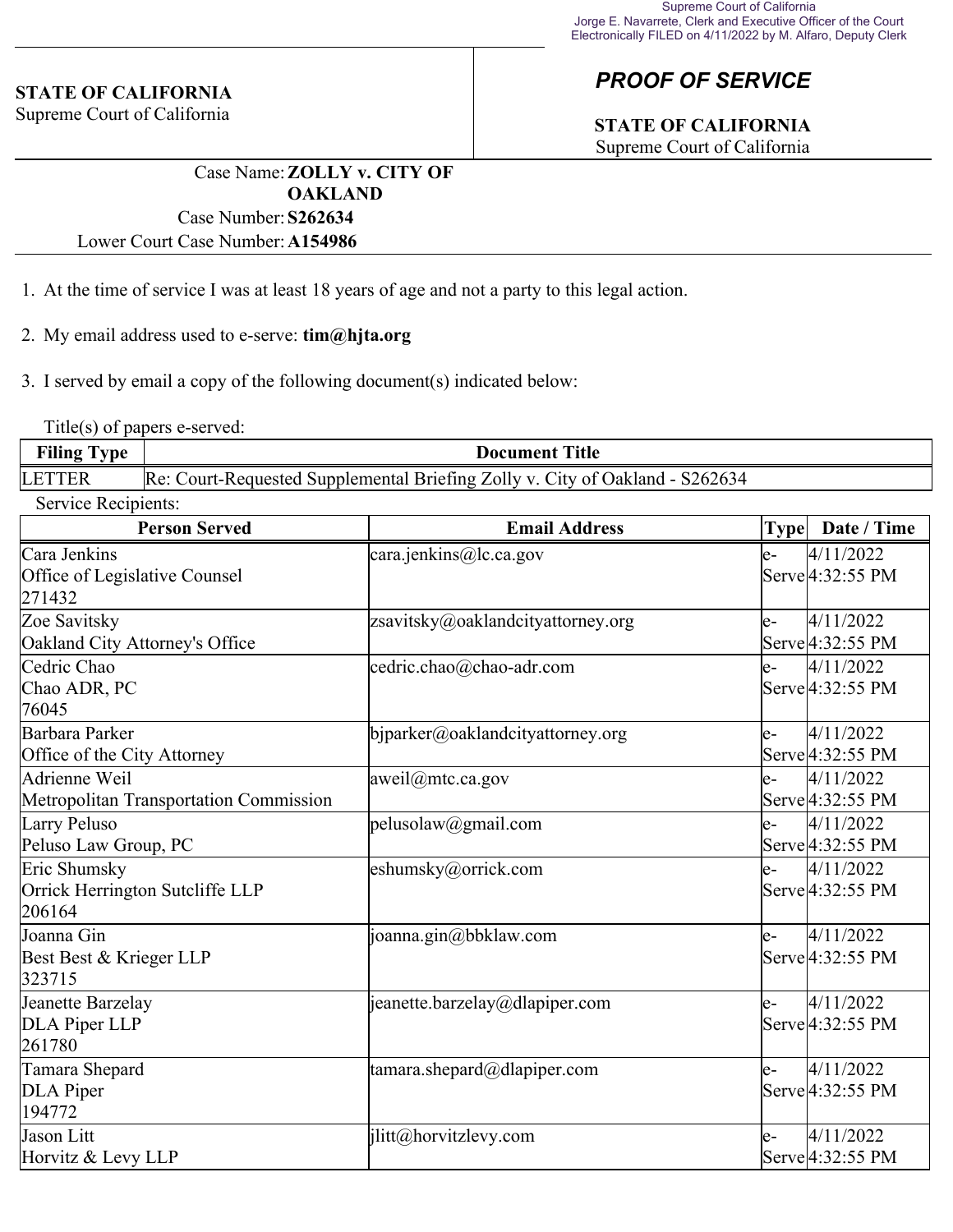| 163743                                                         |                                                                     |      |                                            |
|----------------------------------------------------------------|---------------------------------------------------------------------|------|--------------------------------------------|
| Robin Johansen<br>Olson Remcho LLP<br>79084                    | rjohansen@olsonremcho.com                                           | $e-$ | 4/11/2022<br>Serve <sup>[4:32:55 PM]</sup> |
| Monica Haymond<br>Orrick Herrington & Sutcliffe LLP<br>314098  | mhaymond@orrick.com                                                 | $e-$ | 4/11/2022<br>Serve 4:32:55 PM              |
| Andrew Zacks<br>Zacks & Freedman, PC<br>147794                 | AZ@zfplaw.com                                                       | $e-$ | 4/11/2022<br>Serve <sup>[4:32:55</sup> PM  |
| Brian Goldman<br>Orrick, Herrington & Sutcliffe LLP<br>279435  | brian.goldman@orrick.com                                            | $e-$ | 4/11/2022<br>Serve <sup>[4:32:55 PM]</sup> |
| Beth Jay<br>Horvitz & Levy, LLP<br>53820                       | bigay@horvitzlevy.com                                               | $e-$ | 4/11/2022<br>Serve <sup>[4:32:55 PM]</sup> |
| Timothy Bittle<br>Howard Jarvis Taxpayers Foundation<br>112300 | tim@hjta.org                                                        | $e-$ | 4/11/2022<br>Serve <sup>[4:32:55 PM]</sup> |
| Barbara Parker<br>Office of Oakland City Attorney<br>69722     | bparker@oaklandcityattorney.org                                     | $e-$ | 4/11/2022<br>Serve <sup>[4:32:55 PM]</sup> |
| Joshua Nelson<br>Best Best & Krieger LLP<br>260803             | Joshua.Nelson@bbklaw.com                                            | $e-$ | 4/11/2022<br>Serve <sup>[4:32:55 PM]</sup> |
| Larry Peluso<br>Court Added<br>281380                          | firm@pelusolaw.net                                                  | $e-$ | 4/11/2022<br>Serve 4:32:55 PM              |
| Joshua Mcdaniel<br>Horvitz & Levy LLP<br>286348                | imcdaniel@horvitzlevy.com                                           | $e-$ | 4/11/2022<br>Serve 4:32:55 PM              |
| Lutfi Kharuf<br>Best Best & Krieger<br>268432                  | lutfi.Kharuf@bbklaw.com                                             | $e-$ | 4/11/2022<br>Serve <sup>[4:32:55 PM]</sup> |
| Robin Johansen<br>Remcho, Johansen & Purcell, LLP<br>79084     | rjohansen@rjp.com                                                   | $e-$ | 4/11/2022<br>Serve <sup>[4:32:55 PM]</sup> |
| Maria Bee<br>Office of the City Attorney                       | mbee@oaklandcityattorney.org                                        | $e-$ | 4/11/2022<br>Serve <sup>[4:32:55 PM]</sup> |
| Paul Katz<br>Katz Appellate Law PC<br>243932                   | $ $ paul@katzappellatelaw.com                                       | $e-$ | 4/11/2022<br>Serve <sup>[4:32:55 PM]</sup> |
| Jeremy Rosen<br>Horvitz & Levy LLP<br>192473                   | $ i$ rosen $@$ horvitzlevy.com                                      | $e-$ | 4/11/2022<br>Serve <sup>[4:32:55 PM]</sup> |
| Stanley Panikowski<br>DLA PIPER LLP (US)                       | stanley.spanikowski@us.dlapiper.com                                 | $e-$ | 4/11/2022<br>Serve <sup>[4:32:55 PM]</sup> |
| Clerk of the Court                                             | Alameda County Superior Court, 1221 Oak Street<br>Oakland, CA 94612 |      | Mail 4/11/2022<br>$4:32:55$ PM             |